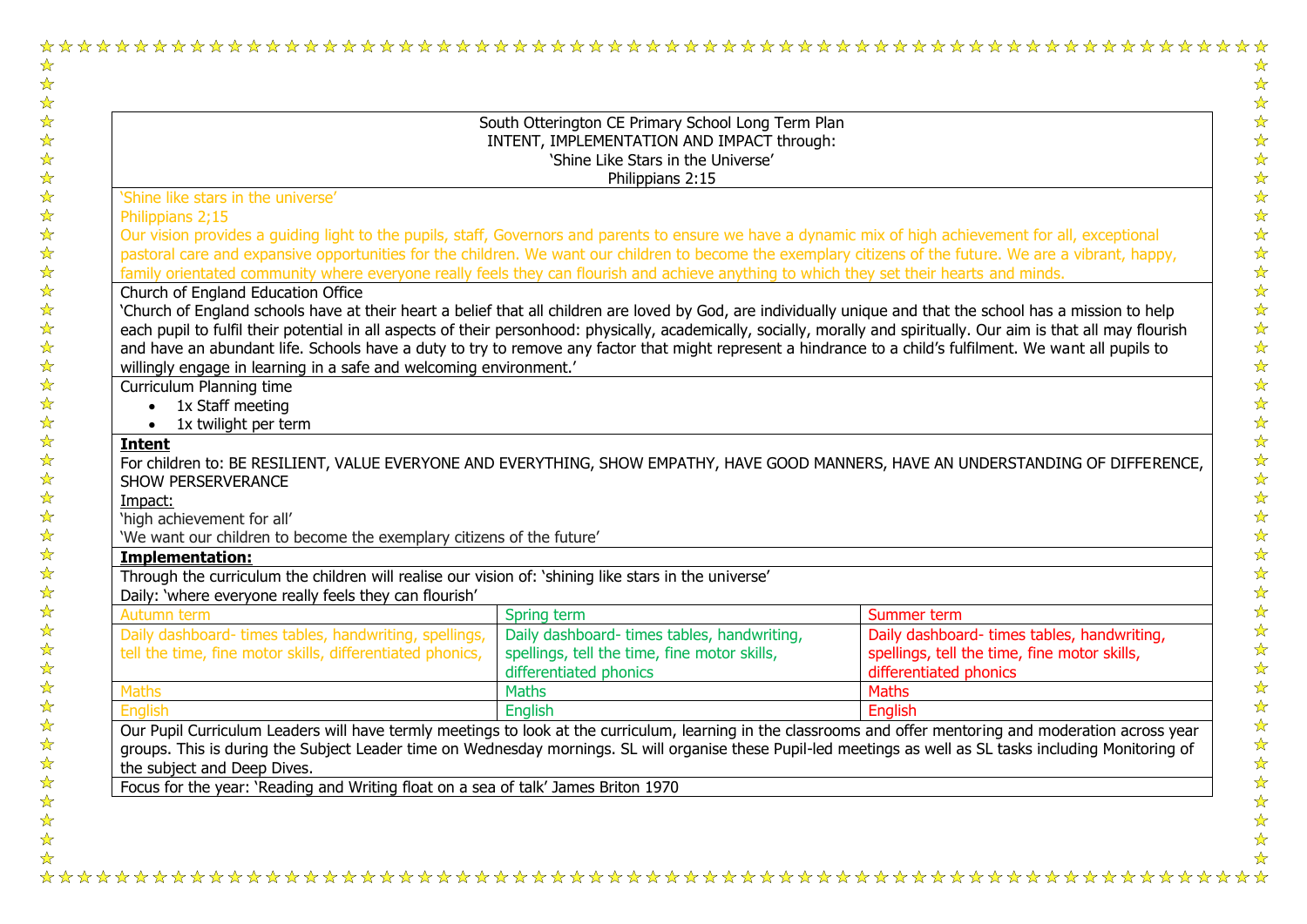|--|--|--|

| 2019-2021: @SOtt Year of Reading (Covid19 impacted)                                                                                                                                     |                                                                                                                                   |                                                                                                                                   |
|-----------------------------------------------------------------------------------------------------------------------------------------------------------------------------------------|-----------------------------------------------------------------------------------------------------------------------------------|-----------------------------------------------------------------------------------------------------------------------------------|
| 2021-2022: @SOtt Year of Writing<br>Weekly subject areas will cover all NC objectives (These are flexible each academic year to fit in with topic where appropriate)                    |                                                                                                                                   |                                                                                                                                   |
| KNOWLEDGE ORGANISERS ARE CREATED FOR EACH SUBJECT AREA. These are shared with pupils and parents to provide an up to date view of pupils'                                               |                                                                                                                                   |                                                                                                                                   |
| learning objectives and also our curriculum for the term.                                                                                                                               |                                                                                                                                   |                                                                                                                                   |
| <b>Science</b>                                                                                                                                                                          | <b>Science</b>                                                                                                                    | <b>Science</b>                                                                                                                    |
| <b>RE</b>                                                                                                                                                                               | <b>RE</b>                                                                                                                         | <b>RE</b>                                                                                                                         |
| <b>Computers</b>                                                                                                                                                                        | <b>Computers</b>                                                                                                                  | <b>Computers</b>                                                                                                                  |
| <b>PE</b>                                                                                                                                                                               | <b>PE</b>                                                                                                                         | <b>PE</b>                                                                                                                         |
| Children participate in a huge variety of sporting<br>activities with our Sports Lead and local involvement<br>with local schools                                                       | Children participate in a huge variety of sporting<br>activities with our Sports Lead and local<br>involvement with local schools | Children participate in a huge variety of sporting<br>activities with our Sports Lead and local<br>involvement with local schools |
| History whole school topic including ART objectives.                                                                                                                                    | Geography whole school topic- including ART<br>objectives                                                                         | RE based whole school topic- this will include<br>SRE and a world faith.                                                          |
|                                                                                                                                                                                         |                                                                                                                                   | Also including ART objectives                                                                                                     |
| Whole school topic for Autumn 2021<br>Journey through time                                                                                                                              | Whole school topic for Spring 2022<br>Longitude and Latitude                                                                      | Whole school topic for Summer 2022<br><b>All God's Creations</b>                                                                  |
| October: Confirmation Service in St Andrew's Church<br>Advent (from December $1st$ to breaking up will be a<br>Christmas themed fortnight)                                              | Easter (Holy Week and Easter story for one week<br>before breaking up)                                                            | Pentecost<br>June and July: Confirmation classes                                                                                  |
| Question of the week to be used by staff at appropriate opportunities during the week. This is referenced in the weekly email to Staff and Governors and<br>@Weekly News for Parents.   |                                                                                                                                   |                                                                                                                                   |
| Makaton/Action Word: Word of the week for all the pupils to learn and included in Staff and Governor emails and @Weekly News for parents.                                               |                                                                                                                                   |                                                                                                                                   |
| Safeguarding Question: Included in Staff and Governor emails and Monday Briefing session and Briefing when necessary.<br>HSW: Pupil led team share videos and information for children. |                                                                                                                                   |                                                                                                                                   |
| E-safety team provide information for parents on @Weekly News                                                                                                                           |                                                                                                                                   |                                                                                                                                   |
| Y6 obtain Basic First Aid certificate in Autumn 1 2021- booked with Steve Smith (First Aid trainer)                                                                                     |                                                                                                                                   |                                                                                                                                   |
| Parental Engagement<br>Parents Consultation on TEAMs: Autumn 2021                                                                                                                       |                                                                                                                                   |                                                                                                                                   |
|                                                                                                                                                                                         |                                                                                                                                   |                                                                                                                                   |
| Spring 2022                                                                                                                                                                             |                                                                                                                                   |                                                                                                                                   |
| End of Year report and feedback session if required: July 2022<br>School individual photographs in September 2021 and class photos in June 2022                                         |                                                                                                                                   |                                                                                                                                   |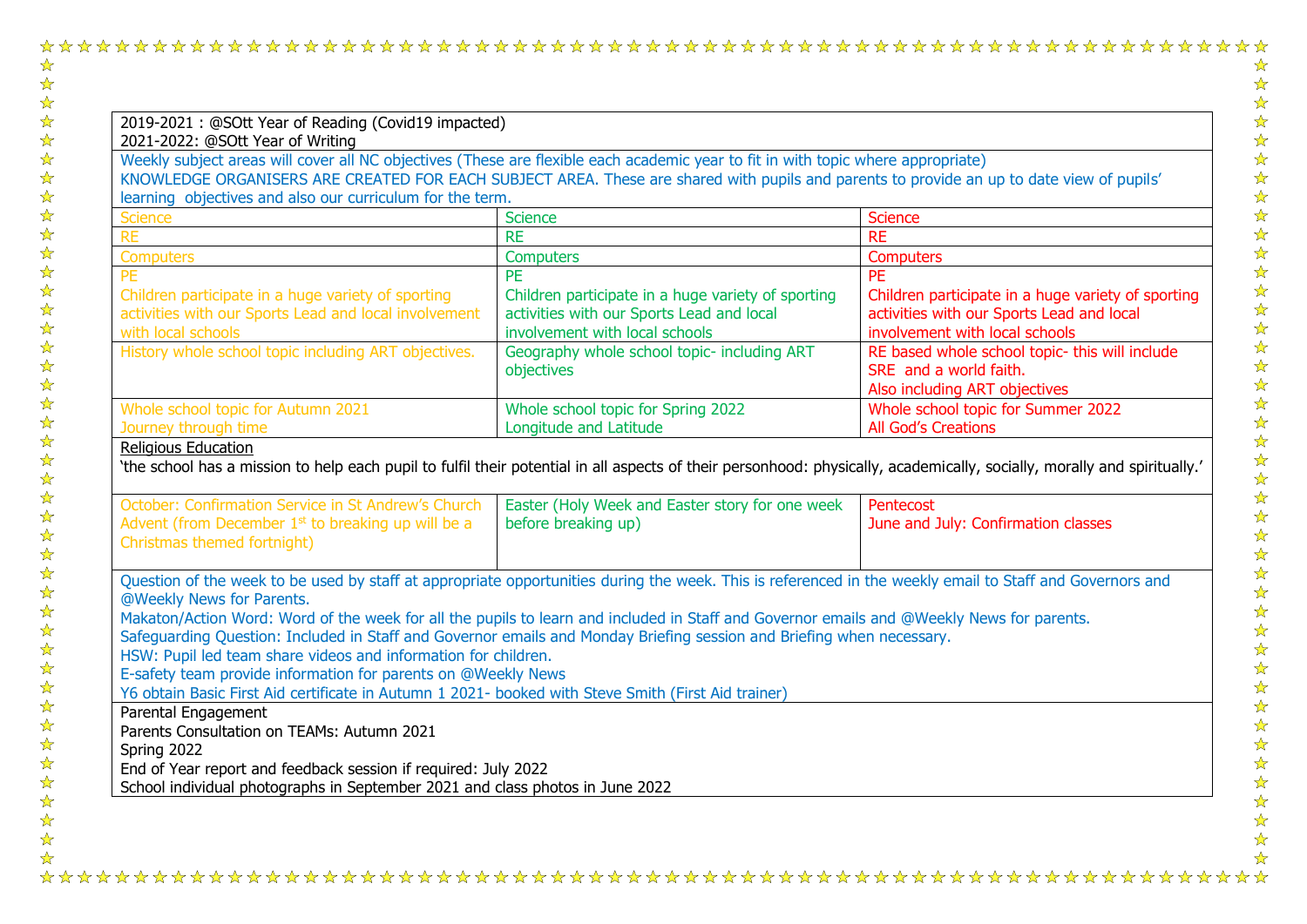## 

 $\frac{1}{\sqrt{2}}$ 公众公众公众公众公众 ☆☆☆☆☆☆☆☆☆☆☆☆☆☆☆☆☆☆☆☆☆☆☆☆☆☆☆☆☆☆☆  $\frac{1}{\sqrt{2}}$ 

| Weekly newsletter: @Weekly News                                                                                           |                                                                                           |                                                                                                                   |  |  |  |
|---------------------------------------------------------------------------------------------------------------------------|-------------------------------------------------------------------------------------------|-------------------------------------------------------------------------------------------------------------------|--|--|--|
| <b>Community Links:</b>                                                                                                   |                                                                                           |                                                                                                                   |  |  |  |
| 'We want our children to become the exemplary citizens of the future.'                                                    |                                                                                           |                                                                                                                   |  |  |  |
| *Y1/2: Archbishop Sentamu Young Leaders Award                                                                             | *Y3/4: Weekly visit to Mount Vale Care Home,<br><b>Northallerton</b>                      | *Y5/Y6: Weekly visit to Mowbray Co-Educational<br>Special School, Bedale                                          |  |  |  |
| *dependent on COVID19 restrictions                                                                                        |                                                                                           |                                                                                                                   |  |  |  |
| 'Shine like stars in the universe'                                                                                        |                                                                                           |                                                                                                                   |  |  |  |
| Focus Weeks 2021                                                                                                          |                                                                                           |                                                                                                                   |  |  |  |
| 13.9.2021-17.9.2021: THE PILLARS OF ISLAM (RE including a guest visitor on 14/9/2021)                                     |                                                                                           |                                                                                                                   |  |  |  |
| 1.11.2021-5.11.2021: Friendship Week (PSCHE)                                                                              |                                                                                           |                                                                                                                   |  |  |  |
| Spring 1 2022 TBC                                                                                                         |                                                                                           |                                                                                                                   |  |  |  |
| 14.3.2022-18.3.2022: Science week                                                                                         |                                                                                           |                                                                                                                   |  |  |  |
| 23.5.2022-27.5.2022: French Week                                                                                          |                                                                                           |                                                                                                                   |  |  |  |
| 20.6.2022-24.6.2022: Sports Week<br>27.6.2022-1.7.2022: Music Week including concert with other Northallerton schools.    |                                                                                           |                                                                                                                   |  |  |  |
|                                                                                                                           |                                                                                           |                                                                                                                   |  |  |  |
| EYFS/KS1                                                                                                                  | EYFS/KS1                                                                                  | EYFS/KS1                                                                                                          |  |  |  |
| Autumn: Journey through time (21/22)                                                                                      | Spring: Longitude and latitude (21/22)                                                    | Summer: All God's creations (21/22) Christian                                                                     |  |  |  |
| <b>Christian Value: Truthfulness</b>                                                                                      | <b>Christian Value: Endurance</b>                                                         | Value: Wisdom                                                                                                     |  |  |  |
| 2021/22(NC Objectives to be met over 3 yrs)                                                                               | 2021/22(NC Objectives to be met over 3 yrs)                                               | 2021/22(NC Objectives to be met over 3 yrs)                                                                       |  |  |  |
| *Seaside Holidays/Kings and Queens (Monarchs)                                                                             | *Pirates                                                                                  | *Minibeasts (Living things, lifecycles and their<br>habitats/Plants)                                              |  |  |  |
|                                                                                                                           |                                                                                           |                                                                                                                   |  |  |  |
|                                                                                                                           |                                                                                           |                                                                                                                   |  |  |  |
|                                                                                                                           | 2022/2023(NC Objectives to be met over 3 yrs)<br>* All around the world and where we live | *Great Fire of London                                                                                             |  |  |  |
|                                                                                                                           | 2023/2024(NC Objectives to be met over 3 yrs)                                             |                                                                                                                   |  |  |  |
| 2022/2023(NC Objectives to be met over 3 yrs)<br>*Under the Sea<br>2023/2024(NC Objectives to be met over 3 yrs)<br>*Toys | *Space                                                                                    | *Transport                                                                                                        |  |  |  |
| KS <sub>2</sub>                                                                                                           | KS <sub>2</sub>                                                                           | 2022/2023(NC Objectives to be met over 3 yrs)<br>2023/2024(NC Objectives to be met over 3 yrs)<br>KS <sub>2</sub> |  |  |  |
| Autumn: Journey through time (21/22)<br><b>Christian Value:</b>                                                           | Spring: Longitude and latitude (21/22)<br><b>Christian Value:</b>                         | Summer: All God's creations (21/22) Christian<br>Value:                                                           |  |  |  |

 $\frac{1}{\mathcal{N}}$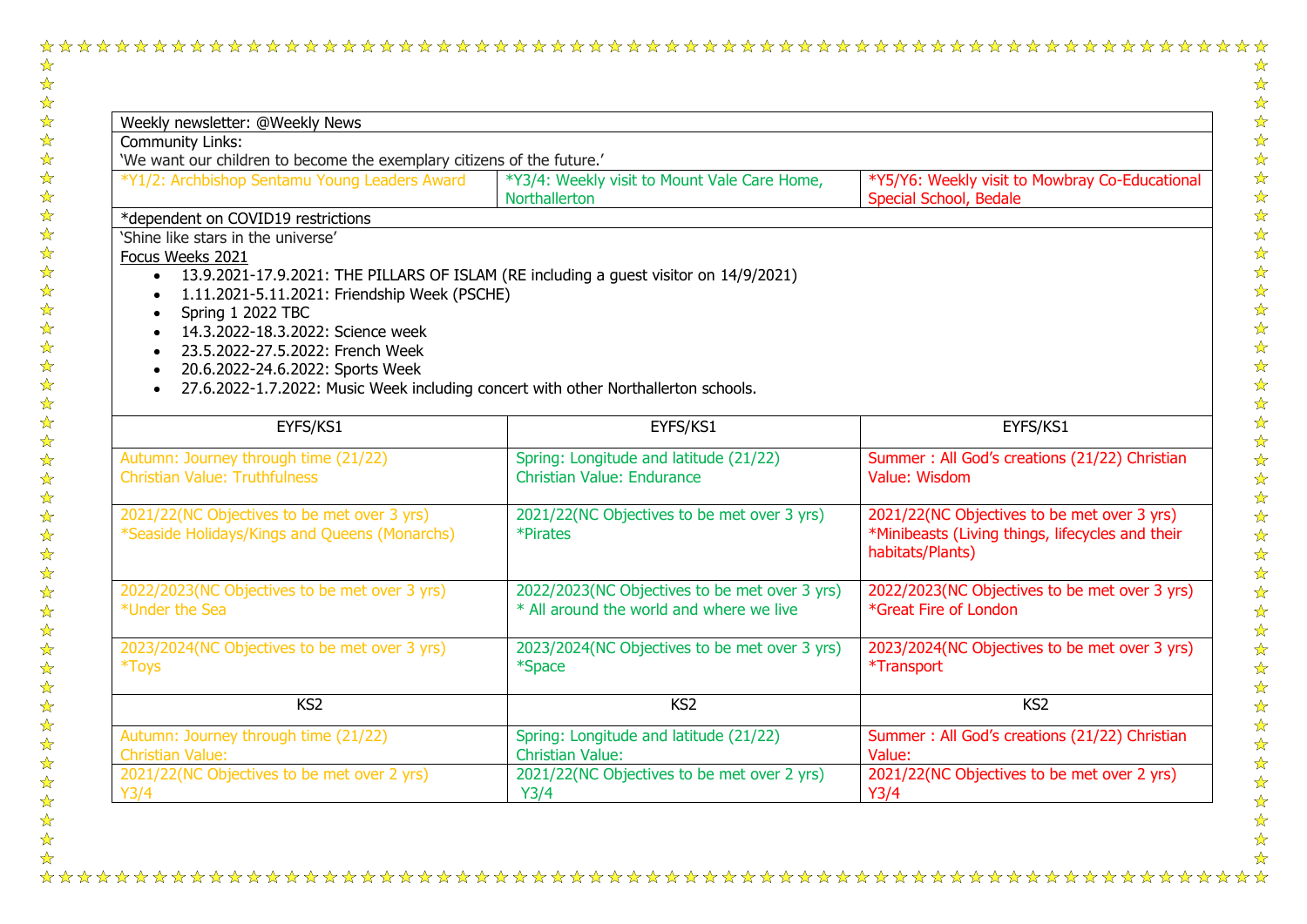## 

| *Stone Age-Stonehenge, Skara Brae              | $*$ UK (map)                                   | *All around the world / extreme earth           |
|------------------------------------------------|------------------------------------------------|-------------------------------------------------|
| *The Roman Empire- Hadrian's Wall              | *What's it like in Whitby?                     | *Rainforests                                    |
| Y5/6                                           | Y5/6                                           | Y5/6                                            |
| *Ancient Egypt                                 | *Magnificent mountains and Raging rivers       | *Our changing world / Trade & economics         |
| *Ancient Greece                                | *Marvellous maps                               | *Enough for everyone                            |
| 2022/2023 (NC Objectives to be met over 2 yrs) | 2022/2023 (NC Objectives to be met over 2 yrs) | 2022/2023 (NC Objectives to be met over 2 yrs)  |
| Y3/4                                           | Y3/4                                           | Year $3/4$                                      |
| *Anglo Saxons                                  | *Land use/ Somewhere to settle                 | *Local History Study (Farming & Train Line)     |
| *Vikings                                       | *Water                                         | Year $5/6$                                      |
| Y5/6                                           | Y5/6                                           | *Local History Study (Towns in North Yorkshire) |
| *Mayan                                         | *Amazing Americas                              |                                                 |
| *Beyond 1066 (Crime and Punishment)            | *Exploring Eastern Europe                      |                                                 |

## **Impact:**

☆  $\frac{1}{\sqrt{2}}$ 

 $\frac{1}{\sqrt{2}}$ 

☆ ☆

琴琴琴

动动动动

计划

54 54

2万万万

 $\frac{1}{\sqrt{2}}$  $\frac{1}{\mathcal{N}}$ 54 54  $\frac{1}{\sqrt{2}}$ ☆  $\frac{1}{\sqrt{2}}$  $\frac{1}{\mathbf{2}}$  $\frac{1}{\sqrt{2}}$ ☆ ☆  $\frac{1}{\sqrt{2}}$  $\frac{1}{\sqrt{2}}$ 

☆☆☆☆☆☆☆☆☆

 $\frac{1}{\sqrt{2}}$ 

'high achievement for all' and 'We want our children to become the exemplary citizens of the future'

The Governors and school staff will work co-operatively to ensure that every pupil in the school achieves to the best of their ability. The curriculum will provide a broad and solid base for pupils to acquire knowledge and skills.

Assessment is rigorous, robust and also allows children to reflect on their learning through verbal feedback with staff and peers and use next steps to develop their own learning.

Progress is measured through a variety of mediums including:

- EYFS Baseline Assessment
- Phonics Check for Y1
- SATs for Y2 and Y6
- Multiplication Tables Check for Y4
- Target Tracker termly teacher assessment
- PUMA, PIRA & GAPS for each pupil at the start and end of each term.
- Hot and Cold Write for Progress Boards (available in school)
- DAT data collection

Staff are knowledgeable and skilled in measuring performance data and adapting the curriculum to meet all needs.

The SENDCo works with a range of stakeholders externally and internally to ensure all children are receiving an appropriate curriculum tailored to their needs. Our Subject Leaders are up-to-date and confident in the monitoring and implementation of their subject across the school.

Our Pupil Premium Lead interacts with parents, staff and Pupil Premium Governor in a number of ways and appropriate times.

Our Pupil Premium Strategy is available on the school website:

<https://www.sotterington.dalesmat.org/our-school/pupil-premium/>